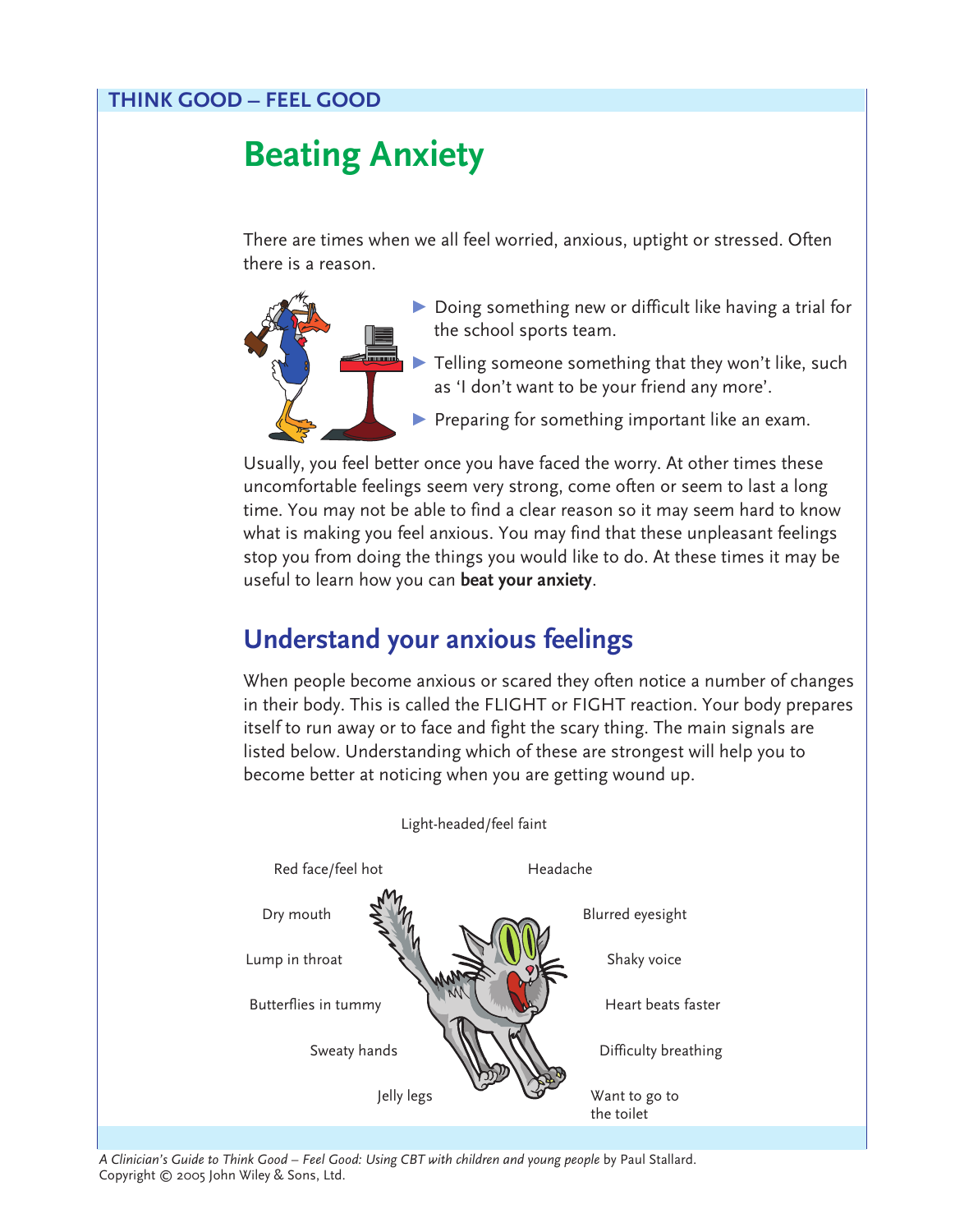### **Learn to relax**

You can control your anxious feelings by learning to relax. You can do this in different ways but remember:

- There is **no one way** of controlling your anxious feelings.
- **Different methods** may be useful at different times.
- It is important to **find what works for you**.

### **Physical exercise**

Sometimes you may notice that you have felt anxious for most of the day. You may have had lots of feelings of anxiety and when this happens **physical exercise** can be a good way of relaxing.



A good run, a quick walk, cycle or swim can help you get rid of any anxious feelings and can make you feel better.

### **Absorbing activities**

The second way of relaxing is to find something else to think about and do. Rather than listening to your negative thoughts or focusing on your anxious feelings, try to do something else.

Some people find that they can switch these thoughts and feelings off by becoming totally absorbed in an activity.



Computer games, reading, watching the TV/DVD, playing an instrument, listening to the radio or music may be helpful.

The more you concentrate on what you are doing, the more you drown out any negative thoughts or feelings.

At those times when you become aware that you are listening to your negative thoughts, try one of the activities you find helpful. So, for example,

- Instead of lying in bed listening to your negative thoughts, put on your personal stereo and listen to some music.
- Instead of worrying whether your friend will call, read a magazine.

The more you practise, the easier you will find it to block out your negative thoughts and the better you will feel.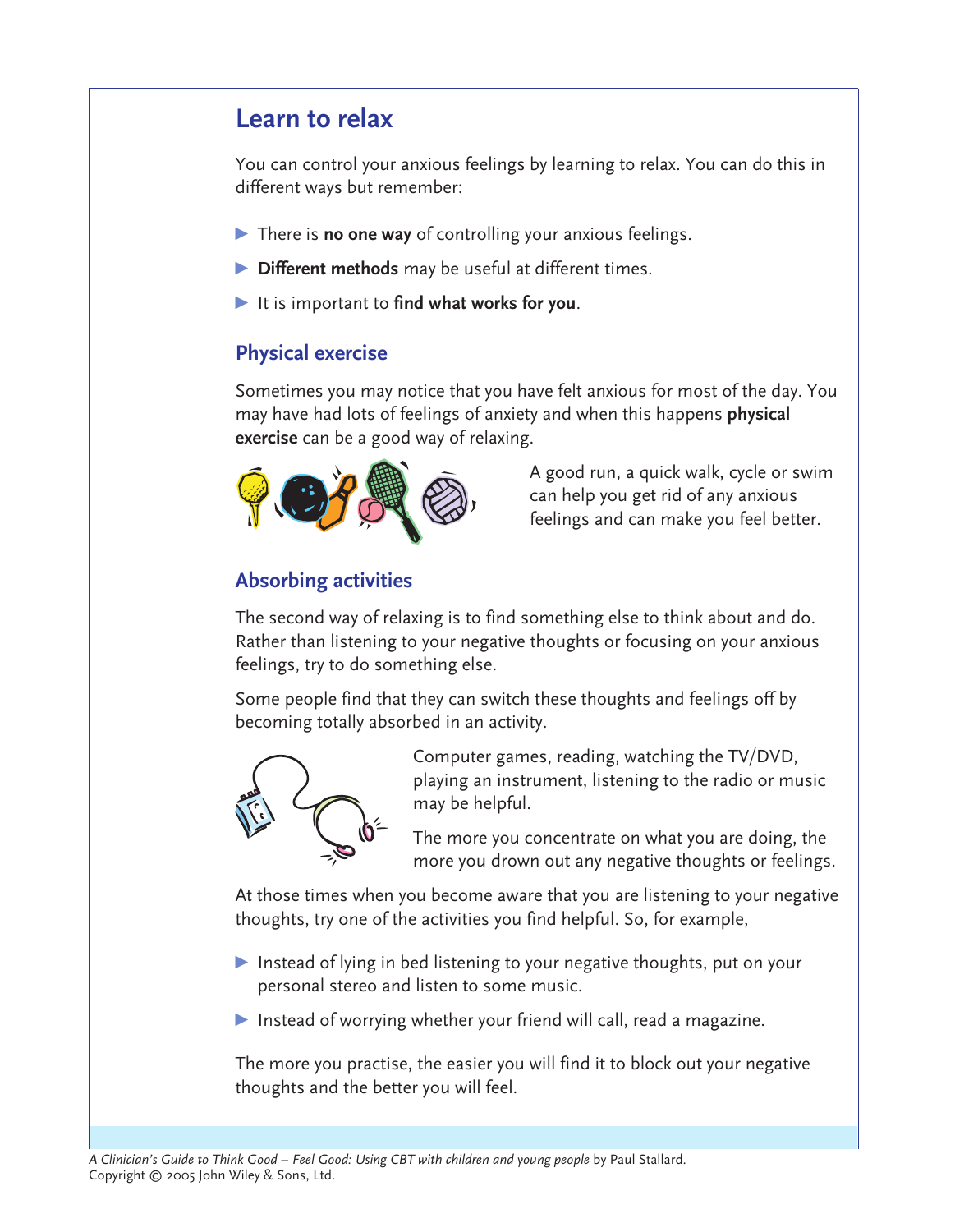### **Controlled breathing**

There are times when you may suddenly notice that you have become anxious and need a quick way to relax and regain control.

**Controlled breathing** is a quick method that can help. The idea is to concentrate on your breathing and this will help you to relax. You can use this method anywhere and often people don't even notice what you are doing!



Slowly draw in a deep breath, hold it for five seconds and then very slowly let it out. As you breathe out say to yourself 'relax'. Doing this a few times will help you regain control of your body and help you feel calmer.

### **My relaxing place**

With this method you chill out by thinking about a special place that you find restful.

Think about your dream place. It could be somewhere you have been or a pretend place. Imagine a picture of it and make the picture as real as you can and think about:



- $\blacktriangleright$  the noise of the waves crashing on the beach or the sound of the wind blowing in the trees
- $\blacktriangleright$  the smell of the sea or the scent of pine forests
- $\blacktriangleright$  the warm sun shining on your face or the wind blowing gently through your hair.

Sometimes we get very anxious before we have to do something new or challenging. This way of relaxing can help you prepare yourself so that you feel more relaxed before you face your problem or difficult situation. Remember, the more you practise, the more it will help.

## **Identify your worrying thoughts**

It is important to identify your negative, critical or worrying thoughts. People who feel anxious often:

- have very negative thoughts
- $\blacktriangleright$  find it hard to think, hear or see anything good about themselves
- $\blacktriangleright$  do not recognise their positive skills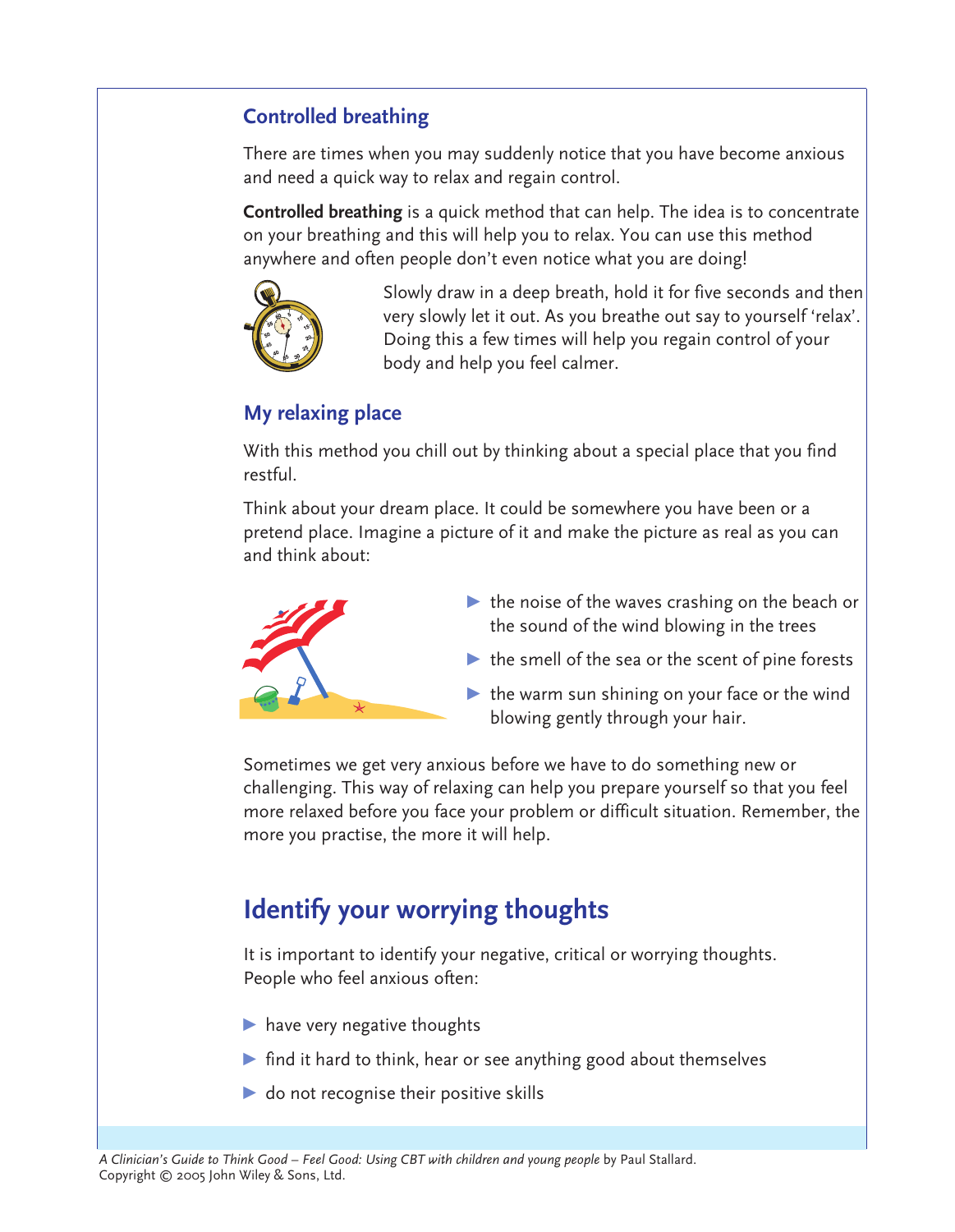- **are more likely to expect bad things to happen**
- $\blacktriangleright$  are less likely to think that they can be successful
- have a gloomy view about their future.

For some, this way of thinking takes over. Their thoughts become mainly negative and they often feel **ANXIOUS**.

### **Are you stuck in a thinking trap?**

You may notice that you are thinking in certain negative ways. These are thinking traps and there are four very common traps.



**Negative glasses** – these only let you see one part of what happens – the negative part! You find it hard to see the good or positive things that happen.

**Positive doesn't count** – this is where you dismiss as unimportant or put down any positive things that happen.



**Blowing things up** – this is where the small negative things that happen become bigger than they really are.

**Predict** that bad things will happen. This happens in two main ways:



You may become the '**Mind-reader**' who thinks they know what everyone else is thinking.

You may become the '**Fortune-teller**' who thinks they know what is going to happen.

### **Check and test your thoughts**

You can make sure that you haven't become stuck in a negative thinking trap by testing your thoughts. This can help you to find some of the **positive things** that you may have ignored or overlooked and learn that there might be another way of thinking about things.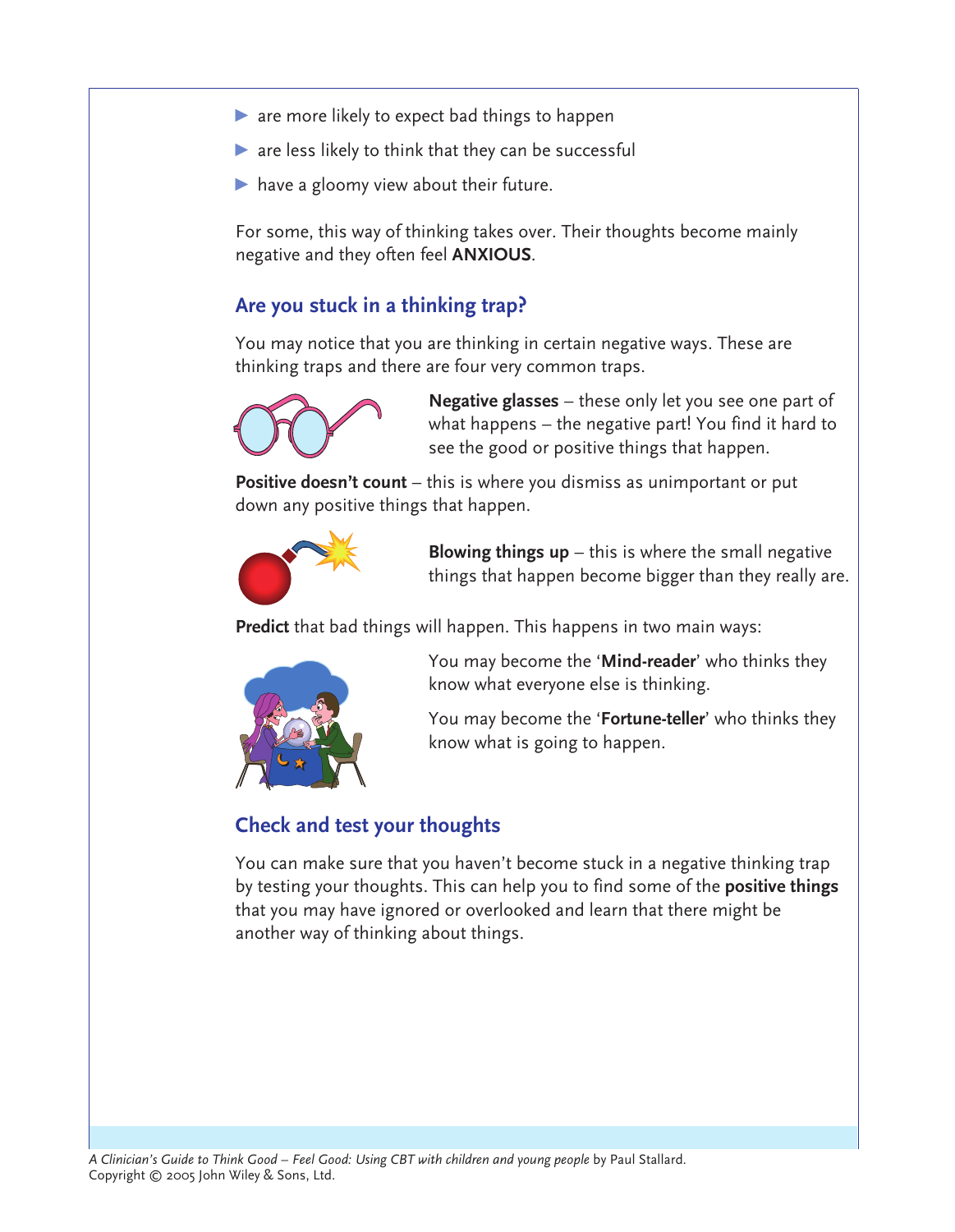To test your thoughts, try doing this:

- Write down the negative thought you hear most often?
- ▶ Write down all the evidence that supports this thought?
- ▶ Write down all the evidence to question this thought?
- $\blacktriangleright$  Ask yourself what your best friend/teacher/parent would say if they heard you thinking this?
- What would you say to your best friend if they had this thought?
- Now you have done this, is there a more balanced way of thinking about this?

#### **Set up an experiment and test your thoughts**

It is sometimes helpful to set up experiments to test your thoughts and see whether what you think will happen comes true. To do an experiment you need to write down:



### **Change unhelpful thoughts to helpful thoughts**

Sometimes thinking about things in a more positive way can be helpful and may stop you feeling so anxious.



*A Clinician's Guide to Think Good – Feel Good: Using CBT with children and young people* by Paul Stallard. Copyright © 2005 John Wiley & Sons, Ltd.